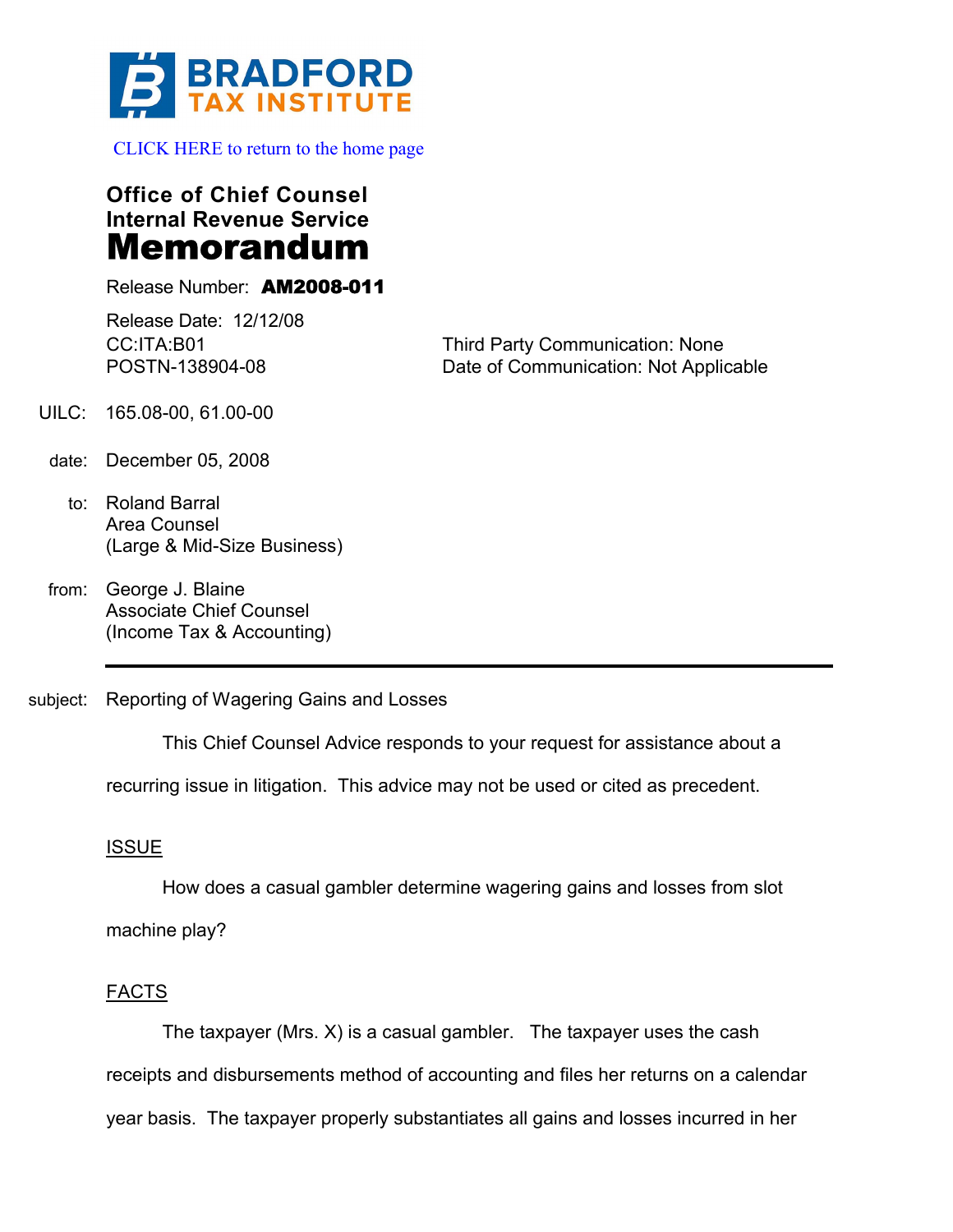wagering transactions pursuant to § 6001 of the Internal Revenue Code and Rev. Proc. 77-29, 1977-2 C.B. 538.

The taxpayer is retired on a modest, fixed income. Therefore, she carefully limits the amount of money she gambles. Her practice is to commit only \$100 to slot machine play on any visit to a casino. She wagers until she loses the original \$100 committed to gambling or until she stops gambling and "cashes out." Upon cashing out, the taxpayer may have \$100 (the basis of her wagers), less than \$100 (a wagering loss), or more than \$100 (a wagering gain).

The taxpayer went to a casino to play the slot machines on ten separate occasions throughout the year. On each visit to the casino, the taxpayer exchanged \$100 of cash for \$100 in slot machine tokens and used the tokens to gamble. Taxpayer did not use cash, credit or "player's cards" to gamble. On five occasions, the taxpayer lost her entire \$100 in tokens before terminating play. On the other five occasions, the taxpayer redeemed her remaining tokens for the following amounts of cash: \$20, \$70, \$150, \$200 and \$300.

#### ANALYSIS

Section 61 provides that gross income means all income from whatever source derived. Rev. Rul. 54-339, 1954-2 C.B. 89, holds that wagering gains are included in gross income. See Umstead v. Commissioner, T.C. Memo. 1982-573, 44 TCM 1294, 1295 (1982).

Section 165(a) allows a deduction for any loss sustained during the taxable year and not compensated for by insurance or otherwise.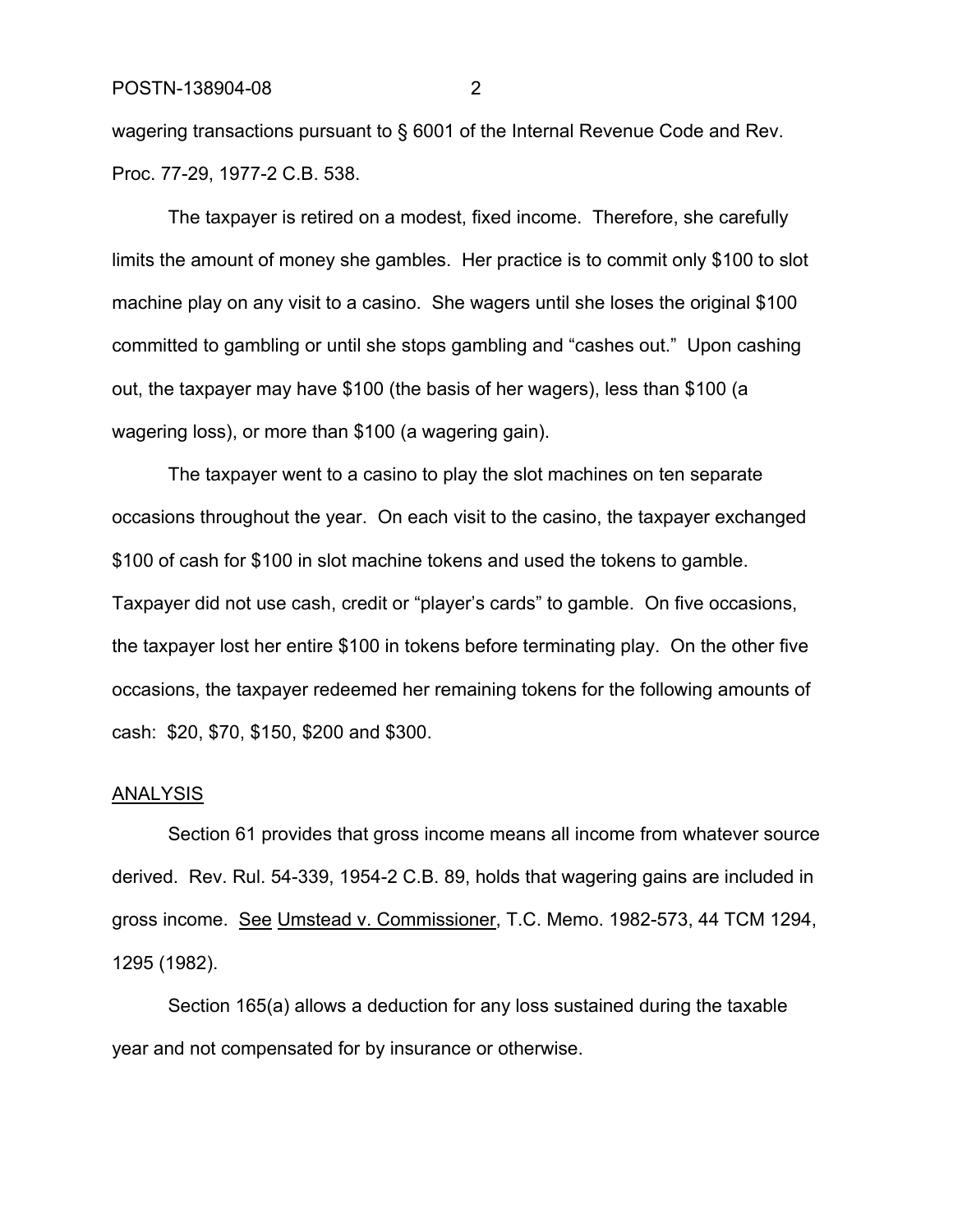Section 165(d) provides that losses from wagering transactions are allowed only to the extent of the gains from such transactions.

Section 1.165-10 of the Income Tax Regulations provides that losses sustained during the taxable year on wagering transactions shall be allowed as a deduction but only to the extent of the gains during the taxable year from such transactions.

### Wagering Gains and Wagering Losses

Section 165(d) uses the words "gains" and "losses" from wagering transactions without ascribing a technical meaning to the terms. In the absence of a stated definition to the contrary, the literal language of the statute should control. If the language of a statute is plain, clear, and unambiguous, the statutory language is to be applied according to its terms, unless a literal interpretation of the statutory language would lead to absurd results. United States v. Ron Pair Enterprises, Inc., 489 U.S. 235, 241 (1989); Burke v. Commissioner, 105 T.C. 41, 59 (1995). In ordinary parlance, a wagering "gain" means the amount won in excess of the amount bet (basis). See Rev. Rul. 83-103, 1983-2 C.B. 148, at 149, holding that in calculating wagering gains, the cost (or basis) of the wager is excluded. That is, the wagering gain is the total winnings less the amount of the wager. The term wagering "loss" means the amount of the wager (basis) lost.

Casual gamblers may deduct their wagering losses only to the extent of their wagering gains; gamblers may not carry over excess wagering losses to offset wagering gains in another taxable year or offset non-wagering income. Skeeles v. United States, 118 Ct. Cl. 362 (1951), cert. denied, 341 U.S. 948 (1951). Casual gamblers may not net their gains and losses from slot machine play throughout the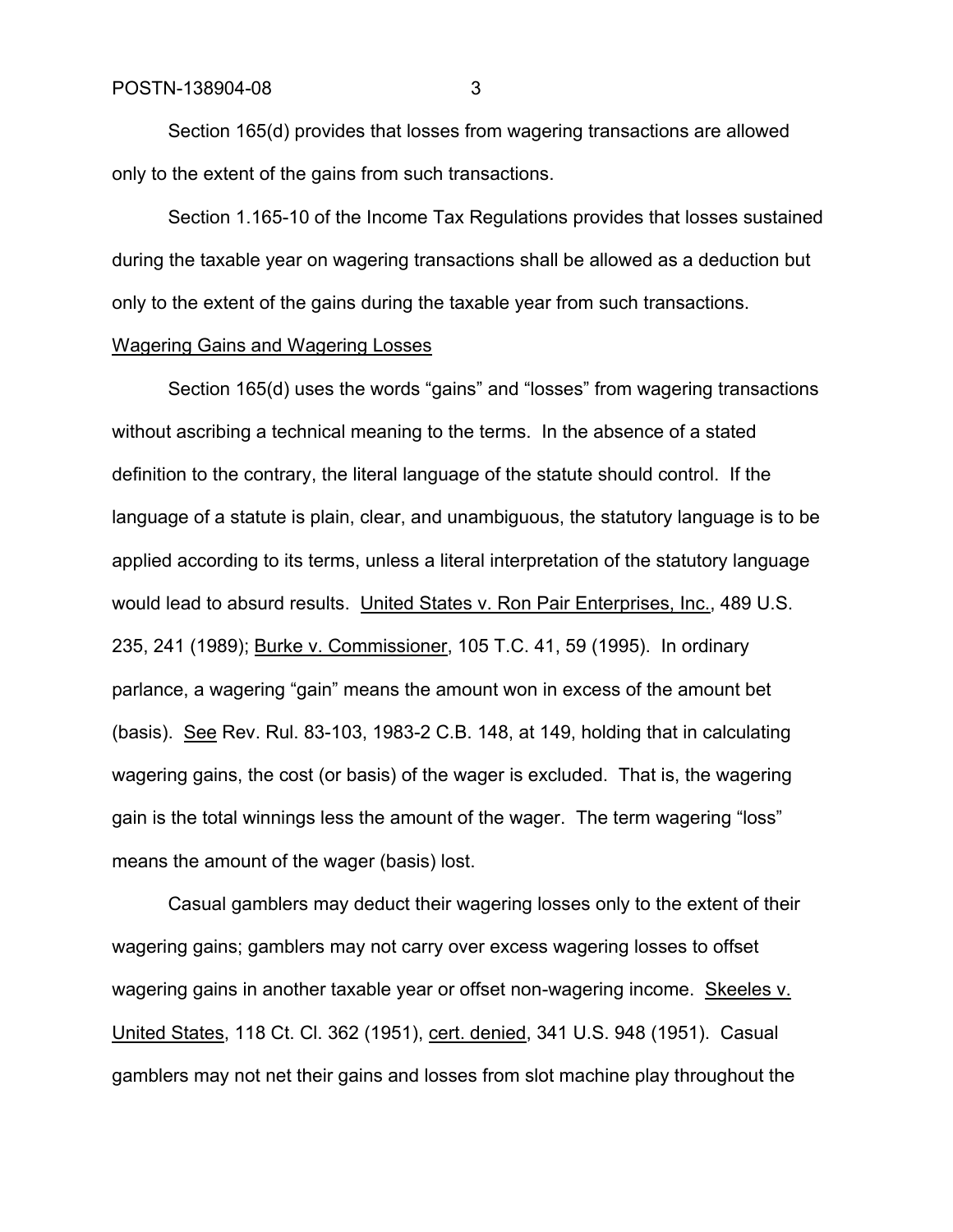year and report only the net amount for the year. See United States v. Scholl, 166 F.3d 964 (9<sup>th</sup> Cir. 1999).<sup>1</sup>

A key question in interpreting § 165(d) is the significance of the term "transactions." The statute refers to gains and losses in terms of wagering transactions. Some would contend that transaction means every single play in a game of chance or every wager made. Under that reading, a taxpayer would have to calculate the gain or loss on every transaction separately and treat every play or wager as a taxable event. The gambler would also have to trace and recompute the basis through all transactions to calculate the result of each play or wager. Courts considering that reading have found it unduly burdensome and unreasonable. See Green v. Commissioner, 66 T.C. 538 (1976); Szkirscak v. Commissioner, T.C. Memo. 1980-129. Moreover, the statute uses the plural term "transactions" implying that gain or loss may be calculated over a series of separate plays or wagers.

The better view is that a casual gambler, such as the taxpayer who plays the slot machines, recognizes a wagering gain or loss at the time she redeems her tokens. We think that the fluctuating wins and losses left in play are not accessions to wealth until the taxpayer redeems her tokens and can definitively calculate the amount above or below basis (the wager) realized. See Commissioner v. Glenshaw Glass Co., 348 U.S. 426 (1955). For example, a casual gambler who enters a casino with \$100 and redeems his or her tokens for \$300 after playing the slot machines has a wagering gain of \$200 (\$300 - \$100). This is true even though the taxpayer may have

Gamblers must report wagering gains, even though their losses over a tax year exceed their gains. That increases a casual gambler's AGI and has a significant tax impact (especially on low income taxpayers), because many tax benefits phase out as AGI increases, *e.g.,* exclusion of social security payments.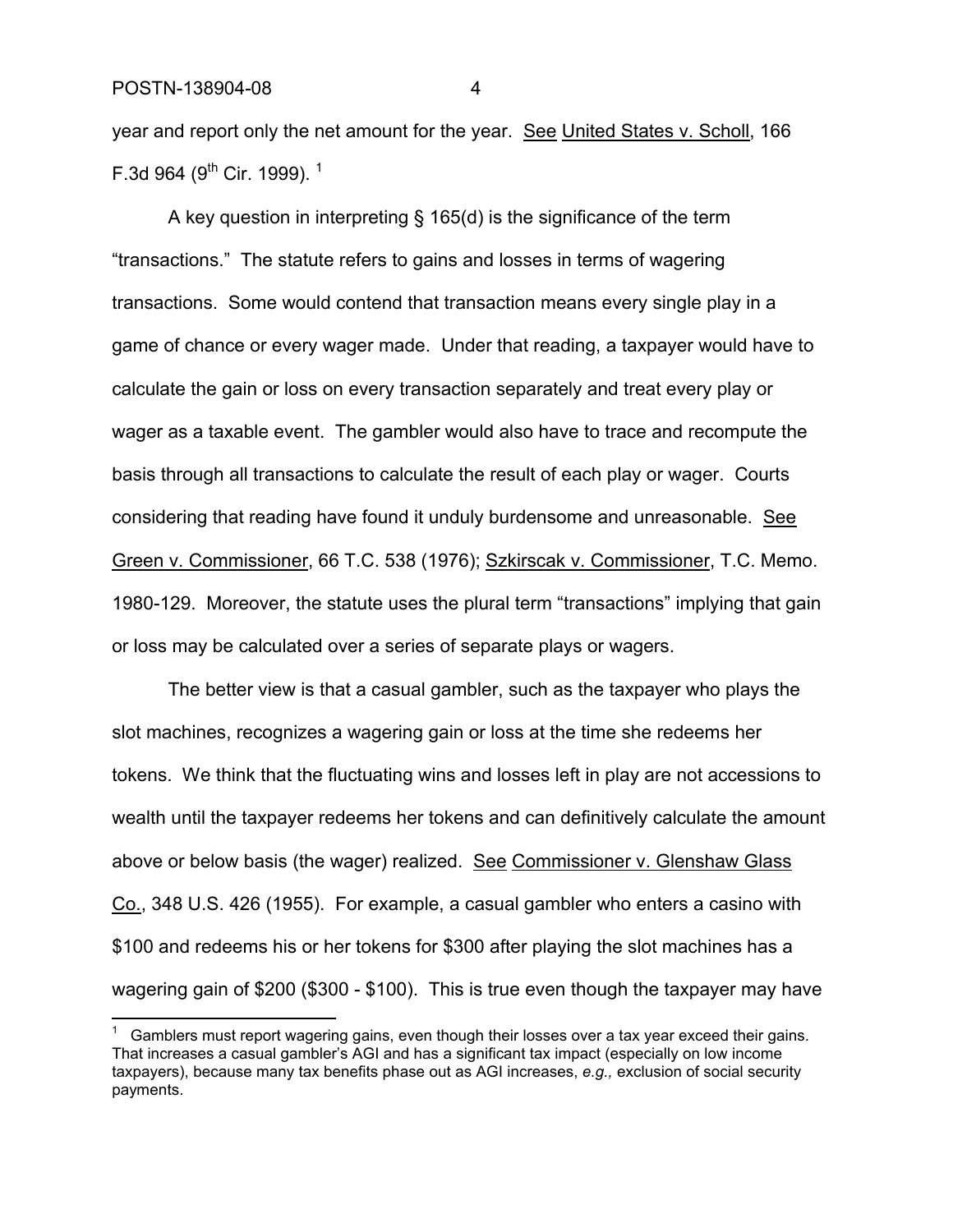had \$1,000 in winning spins and \$700 in losing spins during the course of play. Likewise, a casual gambler who enters a casino with \$100 and loses the entire amount after playing the slot machines has a wagering loss of \$100, even though the casual gambler may have had winning spins of \$1,000 and losing spins of \$1,100 during the course of play. $2^2$ 

### Calculating the Taxpayer's Gains and Losses

Under the facts presented, the taxpayer purchased and subsequently lost \$100 worth of tokens on five separate occasions. As a result, the taxpayer sustained \$500 of wagering losses ( $$100 \times 5$ ). The taxpayer also sustained losses on two other occasions, when the taxpayer redeemed tokens in an amount less than the \$100 (basis) of tokens originally purchased. The loss is the basis of the bet (\$100 in tokens) minus the amount of the tokens eventually redeemed. Therefore, on the day the taxpayer redeemed \$20 worth of tokens, the taxpayer incurred an \$80 wagering loss (\$100-\$20). On the day the taxpayer redeemed \$70 worth of tokens, the taxpayer incurred a \$30 wagering loss (\$100-\$70).

On three occasions, the taxpayer redeemed tokens in an amount greater than the \$100 of tokens originally purchased. The amount redeemed less the \$100 basis of the wager constitutes a wagering gain. See Rev. Rul. 83-130, supra. On the day the taxpayer redeemed \$150 worth of tokens, the taxpayer had a \$50 wagering gain

 $2$  We note that § 6041 requires gambling businesses to report payments over certain dollar amounts, "gross receipts" reporting. The amount reported as gross receipts from many types of gambling is not reduced by the amount (basis) of the wager. See Rev. Proc. 77-29, 1977-2 C.B. 538. However, such reported payments are not necessarily taxable wagering gains. A gambling business may issue an information return for a casual gambler's winning spin, but the gambler continues play and wagers and loses that amount during slot machine play. Wagering gain or loss is determined at the time the casual gambler redeems his or her tokens at the end of slot machine play.